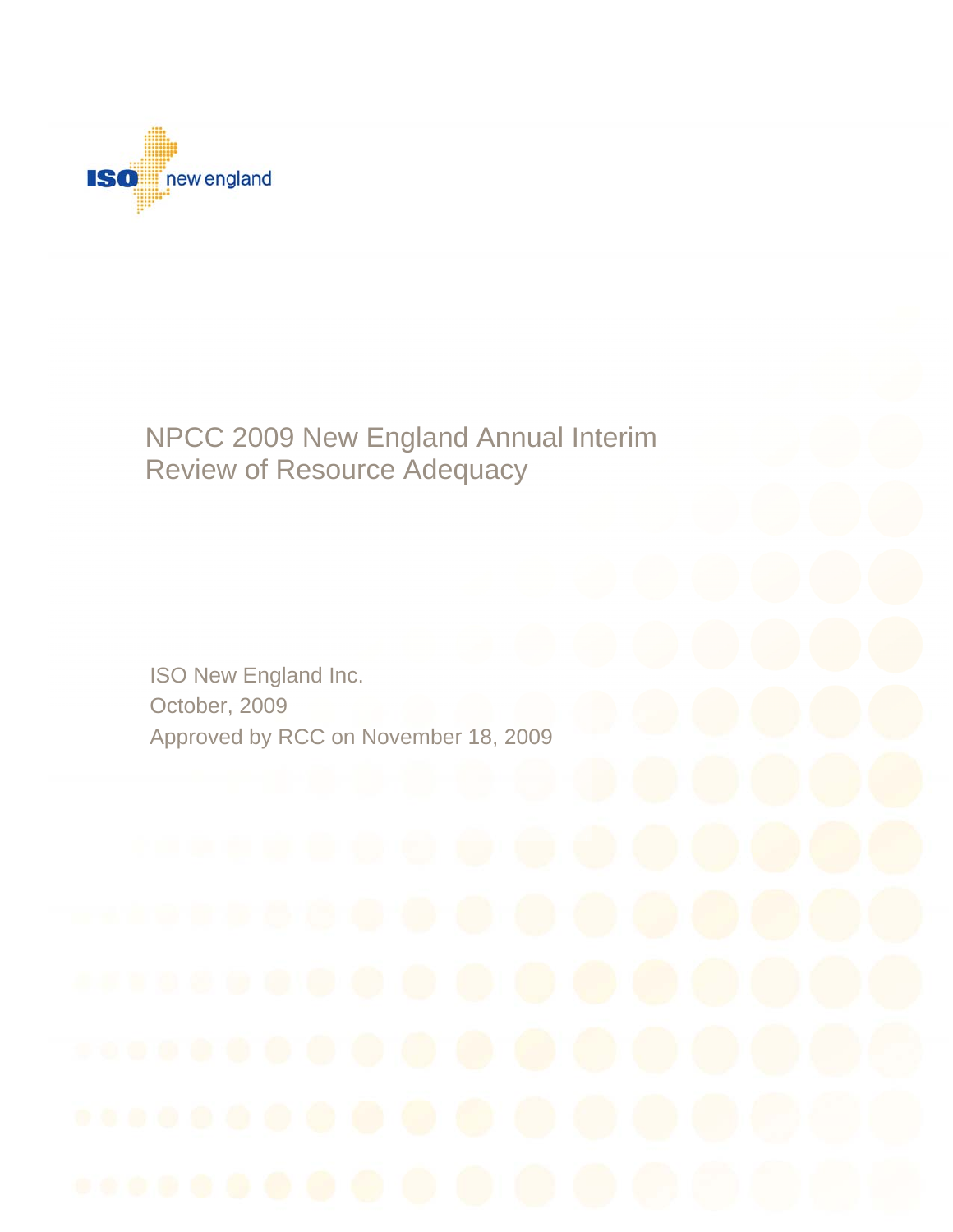## **1.0 EXECUTIVE SUMMARY**

This report is ISO New England's (ISO-NE) 2009 Annual Interim Assessment of its 2008 Comprehensive Review of Resource Adequacy covering the time period of 2009 through 2013. This assessment is conducted to comply with the Reliability Assessment Program (RAP) as established by the Northeast Power Coordinating Council (NPCC). This assessment follows the resource adequacy review guidelines as outlined in the NPCC B-8 Document "Guidelines for Area Review of Resource Adequacy."

Results of this interim resource adequacy assessment show that New England will comply with the NPCC resource adequacy reliability criterion under both the reference and the high demand forecasts. Tables E1 and E2 summarize the Loss of Load Expectation for the study years for the demand forecast scenarios simulated.

| Year | <b>2008 Comprehensive Review</b><br>(Days/Year) | <b>2009 Interim Review</b><br>(Days/Year) |
|------|-------------------------------------------------|-------------------------------------------|
| 2010 | 0.027                                           | 0.033                                     |
| 2011 | 0.032                                           | 0.000                                     |
| 2012 | 0.045                                           | 0.001                                     |
| 2013 | 0.060                                           | 0.001                                     |

#### **Table E1 Reference Demand Forecast**

#### **Table E2 High Demand Forecast**

| Year | <b>2008 Comprehensive Review</b><br>(Days/Year) | <b>2009 Interim Review</b><br>(Days/Year) |
|------|-------------------------------------------------|-------------------------------------------|
| 2010 | 0.037                                           | 0.038                                     |
| 2011 | 0.049                                           | 0.000                                     |
| 2012 | 0.080                                           | 0.001                                     |
| 2013 | 0.123                                           | 0.003                                     |

On June 16, 2006, the Federal Energy Regulatory Commission (FERC) approved a Settlement Agreement<sup>2</sup> (SA) creating a newly designed Forward Capacity Market<sup>3</sup> (FCM) in New England. The FCM establishes competitive auctions for capacity resources, both supply and demand-side, which are held three years ahead of their anticipated need. The annual Forward Capacity Auctions (FCA) use a descending clock process for the auctions. There are also annual Reconfiguration Auctions (RA) two years, one year, and just prior to the Commitment Period.<sup>4</sup> All qualified capacity

 $\overline{a}$ 

**<sup>1</sup>** http://www.npcc.org/documents/regStandards/Guide.aspx

<sup>2</sup> http://www.iso-ne.com/regulatory/ferc/filings/2006/mar/er03-563-000\_030\_055\_3-7- 06\_corrected.pdf

 $3$  For a copy of the market rules, please reference: http://www.iso-

ne.com/regulatory/tariff/sect\_3/v6\_eff-1-9-08\_mr1\_sect\_13\_and\_14.pdf 4

A FCM Commitment Period runs from June 1 of one year to May  $31<sup>st</sup>$  of the next year.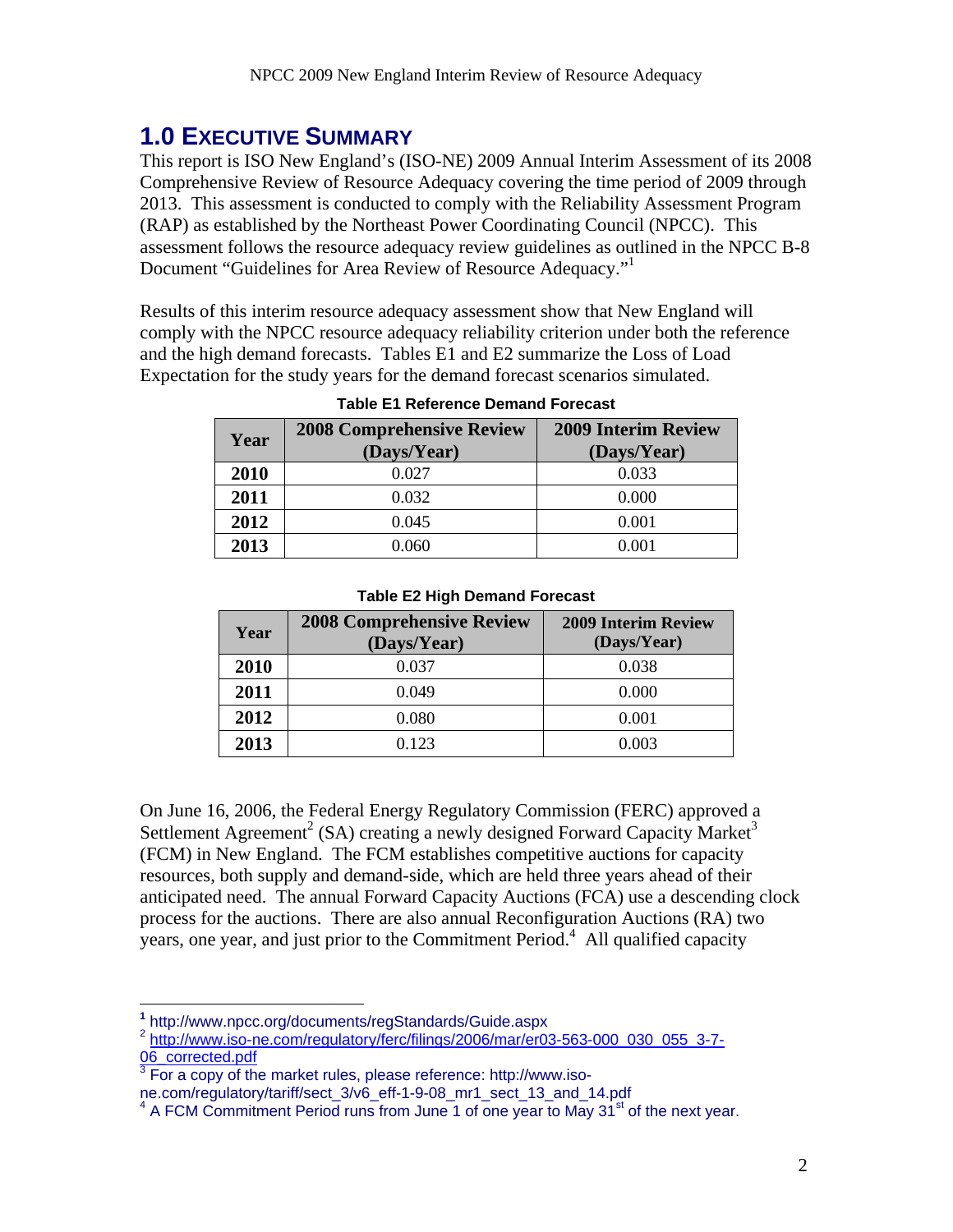resources<sup>5</sup> (existing, new, and imports) may offer or bid into the capacity auction. One hundred percent of the Installed Capacity Requirement (ICR) will be procured by ISO New England to satisfy resource adequacy reliability requirements. Capacity cleared in an FCA will be entitled to receive market-based capacity payments.

The first FCA for the 2010/2011 capability year successfully concluded on February 6, 2008. At the beginning of the auction, a total of 38,105 MW of capacity had been submitted, well above the Installed Capacity Requirement of 32,305 MW. The FCM auction selected 34,352 MW, which cleared at the floor price of \$4.50/kW-mo, an excess of 2,047 MW. After proration and the second annual reconfiguration auction, there are 32,800 MW of resources assuming capacity obligations for the 2010/2011 commitment period.

The second FCA for the 2011/2012 capability year successfully concluded on December 10, 2008. A total of 42,777 MW of capacity participated within the auction. The FCM auction cleared at the minimum price of \$3.60/kW-month with an excess supply of 4,755 MW above the Installed Capacity Requirement of 32,528 MW.

The third FCA for the 2012/2013 capability year successfully concluded on October 6, 2009. More than 40,995 MW of resources from new and existing demand- and supplyside resources competed to provide the 31,965 MW of capacity needed for system reliability. The FCM auction settled at the minimum floor price established for this auction at \$2.95 per kW-month, with 4,487 MW of excess supply remaining.

The fourth FCA for the 2013/2014 capability year is scheduled to be held in August 2010.

 $\overline{a}$ 

<sup>&</sup>lt;sup>5</sup> In accordance to ISO New England Forward Capacity Market rules, each resource must qualify as either a New or Existing Capacity Resource (including Generating Capacity, Import Capacity and Demand Resources) in order to participate in the FCA. In the qualification process, the ISO will determine a summer Qualified Capacity for each existing resource. For each New Resource, the ISO will evaluate the Qualification Package submitted by the project sponsor to determine if the New Resource is accepted for participating in the auction, taking into consideration its interconnection impact on the system, and whether the milestones in the Critical Path Schedule are reasonable and likely to be met.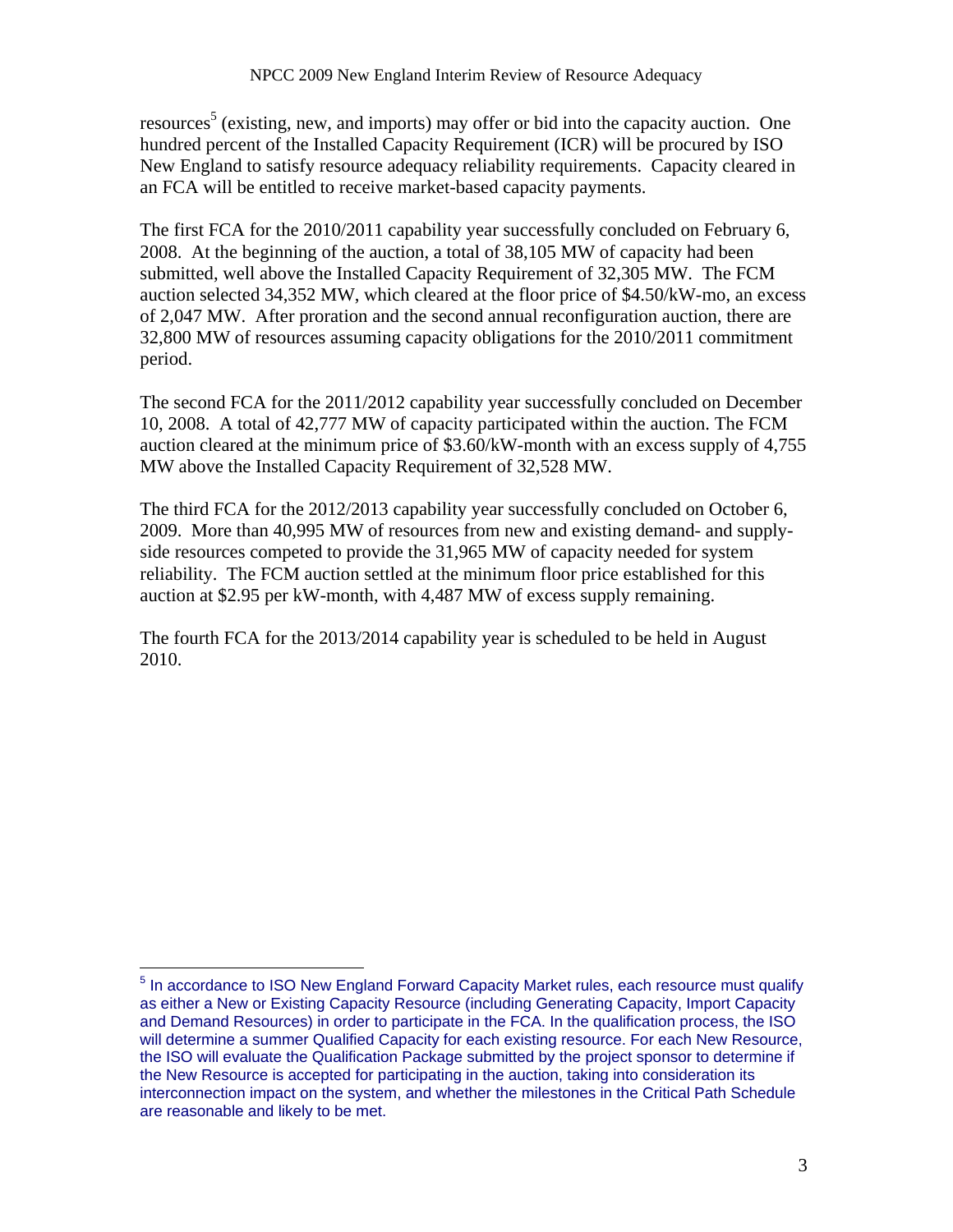## **2.0 INTRODUCTION**

This is the first update of the New England's 2008 Comprehensive Review of Resource Adequacy, which was approved by NPCC in November 2008. Since the approval of the 2008 Comprehensive Review, ISO New England has conducted additional comprehensive resource adequacy assessments as part of its Regional System Planning (RSP) process. The major assumptions of this interim review are consistent with those used for the most recent RSP, RSP 2009<sup>6</sup>.

 6 http://www.iso-ne.com/trans/rsp/2009/rsp09\_final.pdf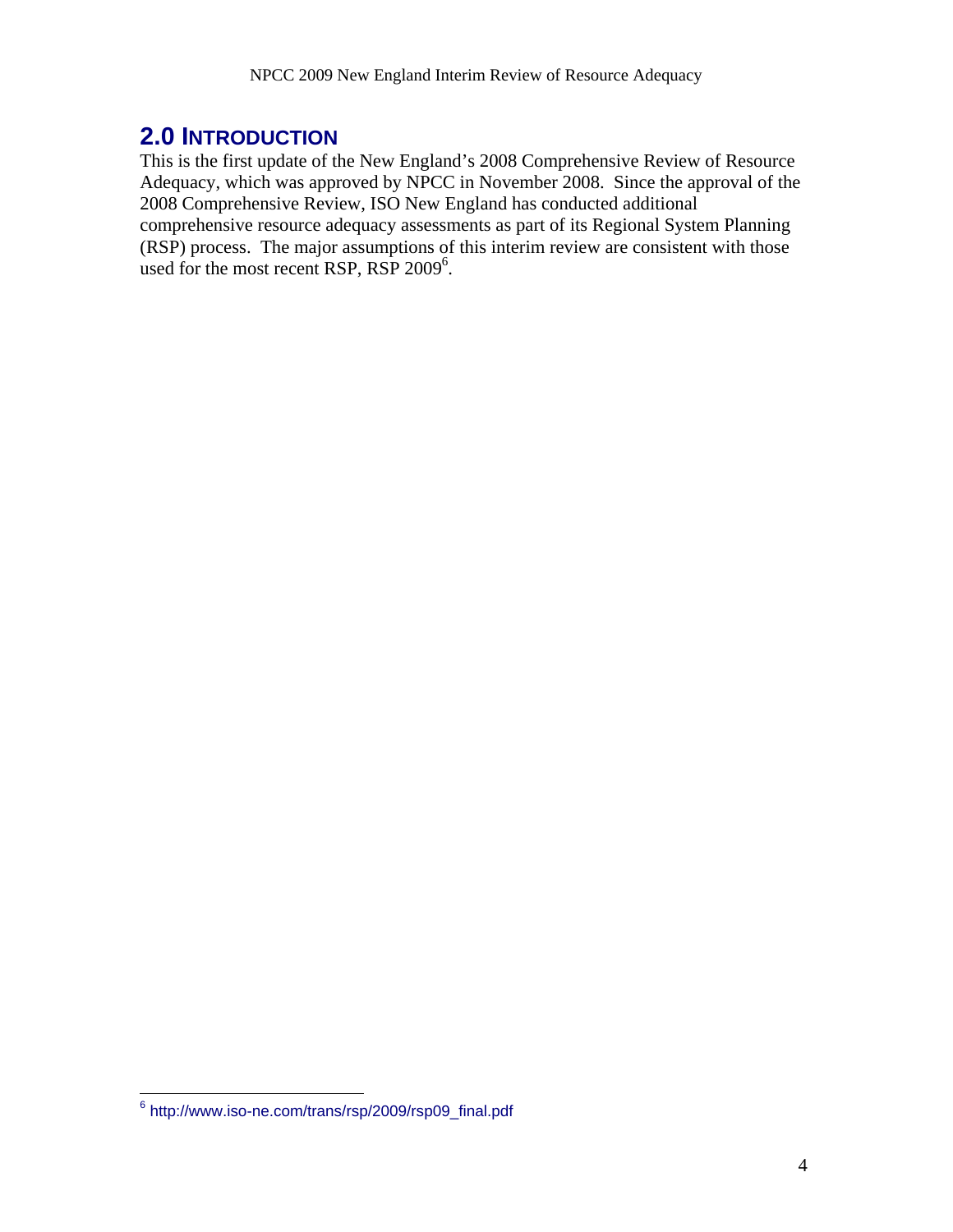# **3.0 ASSUMPTION CHANGES**

## 3.1. RESOURCE

For the year 2010, the resource assumptions for the 2008 Comprehensive Review were based on the resource set that cleared in the 2010 FCA. Since then, some resources have chosen to prorate down their capacity obligation in accordance with market rules<sup>7</sup>. Also an Annual Reconfiguration Auction (ARA) was conducted, in which some resources have either shed or picked-up capacity obligations. This interim review reflects the resources that assumed capacity obligation after the reconfiguration auction.

For the years 2011 and beyond, the existing resources that had been qualified for the 2011 FCA were used in the 2008 Comprehensive Review since the FCA for 2011/12 had not yet been conducted at the time the assessment was conducted. In this interim review, the resources that cleared in the 2011 FCA are used to model the 2011 system as the auctionhas occured. For the year 2012 and beyond, the existing resources that had been qualified for the 2012 FCA are used.

| Year | <b>2008 Comprehensive</b><br><b>Review (MW)</b> | 2009 Interim<br><b>Review (MW)</b> | <b>Difference</b><br>(MW) | <b>Comments</b>                                       |
|------|-------------------------------------------------|------------------------------------|---------------------------|-------------------------------------------------------|
| 2010 | 34,033                                          | 32,800                             | $-1,233$                  | Due to proration and $2nd$<br>annual reconfiguration. |
| 2011 | 34,756                                          | 37,020                             | 2,264                     | More new resources cleared<br>in the FCA.             |
| 2012 | 34,756                                          | 37,059                             | 2,303                     | More resource qualified for<br>the auction.           |
| 2013 | 34,756                                          | 37,059                             | 2,303                     | More resource qualified for<br>the auction.           |

**Table 1 - Resources Assumptions Comparison (Summer Ratings)** 

## 3.2. LOAD

Tables 2 and 3 compare the New England peak demand forecasts for this interim review and the 2008 Comprehensive Review. The differences are mainly a result of the updated peak demand and energy forecast methodology, used to refine the forecast process, which includes impacts from both the regional economy and weather.

 $\overline{a}$  $<sup>7</sup>$  In the event that the Capacity Clearing Price Collar (Floor) condition is reached in the FCA, two</sup> proration options are available for the Lead Participants of Resources with a Capacity Supply Obligation: 1) maintain the full Capacity Supply Obligation with a reduced Payment Rate (Price Proration); 2) receive a reduced Capacity Supply Obligation with the full Capacity Clearing Price (MW Proration). Resources requesting MW proration are subject to a reliability review, which will result in the approval or rejection of the full reduction. If a resource's MW proration election is rejected for reliability, the resource retains its default Price Proration. The proration election chosen by resources will not have an effect on the total amount of money paid by load and received by a resource.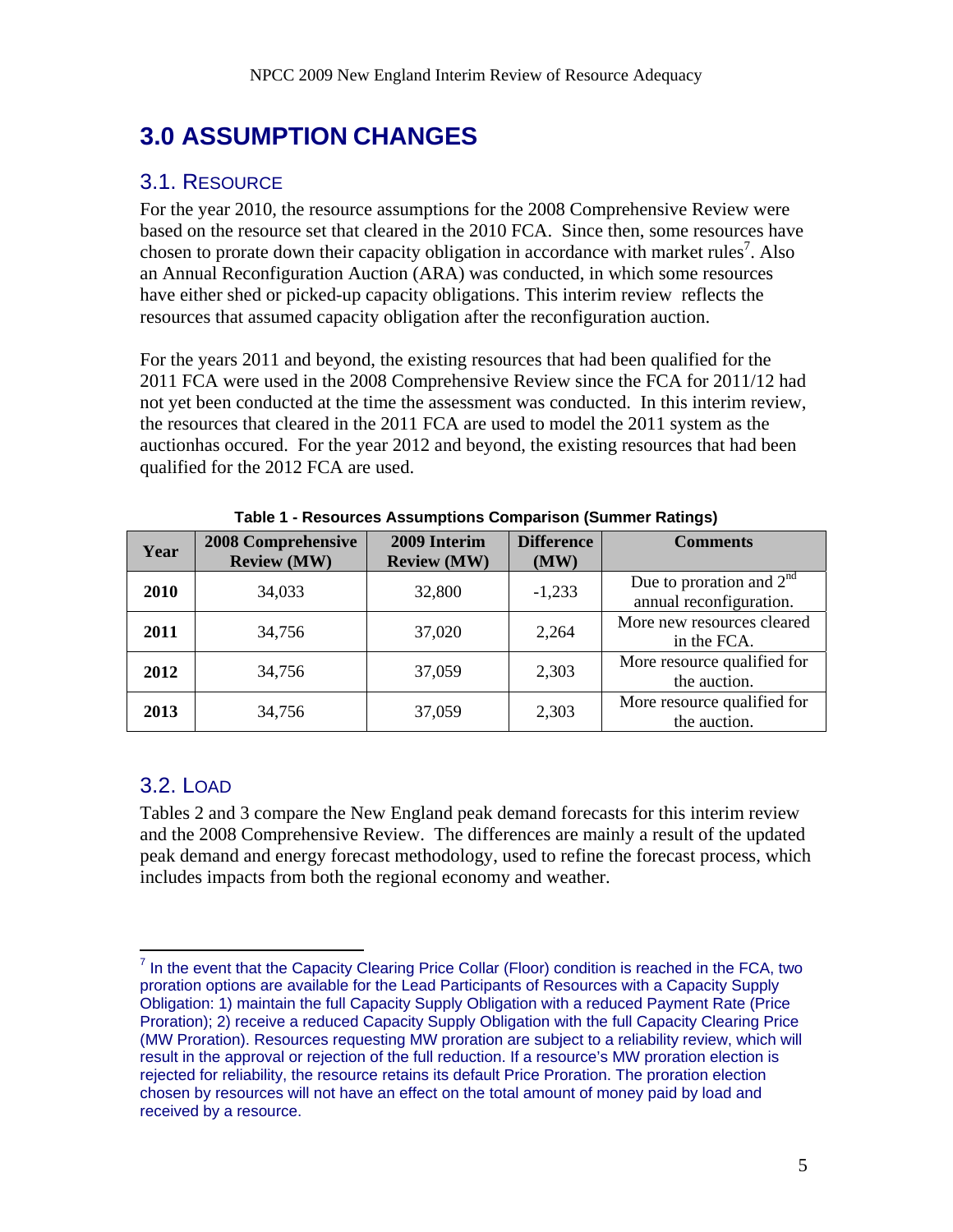As shown in Tables 2 and 3, both reference and high demand forecasts in 2009 are lower than those from the previous year, 2008. The current economic recession dominates the changes in the annual and seasonal peak demand forecasts. The economic analysis used by the ISO-NE shows the New England economy starting to decline in mid-2008. It also forecasts the recession to reach its low-point in late 2009 and the economic recovery to begin in 2010.

The high demand forecast is based on a high economic forecast which drives the energy forecast and the energy forecast drives the peak forecast. The high energy forecast as a percentage of the reference forecast is about the same for this year and last year. But the peak to energy response changed: 1) the peak forecast is now less sensitive to changes in energy; and 2) high peak as a percentage of the reference forecast was not as big as last year. This results in the differences in the high forecast being larger than the differences in the reference forecast.

| Year | <b>2008 Comprehensive</b><br><b>Review (MW)</b> | <b>2009 Interim Review</b><br>(MW) | <b>Difference</b><br>(MW) |
|------|-------------------------------------------------|------------------------------------|---------------------------|
| 2010 | 28,955                                          | 28,160                             | $-795$                    |
| 2011 | 29,405                                          | 28,575                             | $-830$                    |
| 2012 | 29,820                                          | 29,020                             | $-800$                    |
| 2013 | 30,190                                          | 29,365                             | $-825$                    |

**Table 2 - Reference Peak Load Forecast Comparison** 

**Table 3 - High Load Forecast Comparison** 

| Year | 2008 Comprehensive<br><b>Review (MW)</b> | <b>2009 Interim Review</b><br>(MW) | <b>Difference</b><br>(MW) |
|------|------------------------------------------|------------------------------------|---------------------------|
| 2010 | 29,260                                   | 28,310                             | $-950$                    |
| 2011 | 29.925                                   | 28,795                             | $-1,130$                  |
| 2012 | 30,565                                   | 29,325                             | 1,240                     |
| 2013 | 31,155                                   | 29,750                             | $-1,405$                  |

### 3.3. INTERFACE LIMITS

The sub-area representation and transmission interface limits for this Interim Review are consistent with those identified within New England's RSP09. Table 4 shows the transmission transfer limits used within both reviews, with respect to the major transmission interfaces. The differences in the limits are the result of topology changes within the in-service dates of recent transmission upgrades as well as system configurations.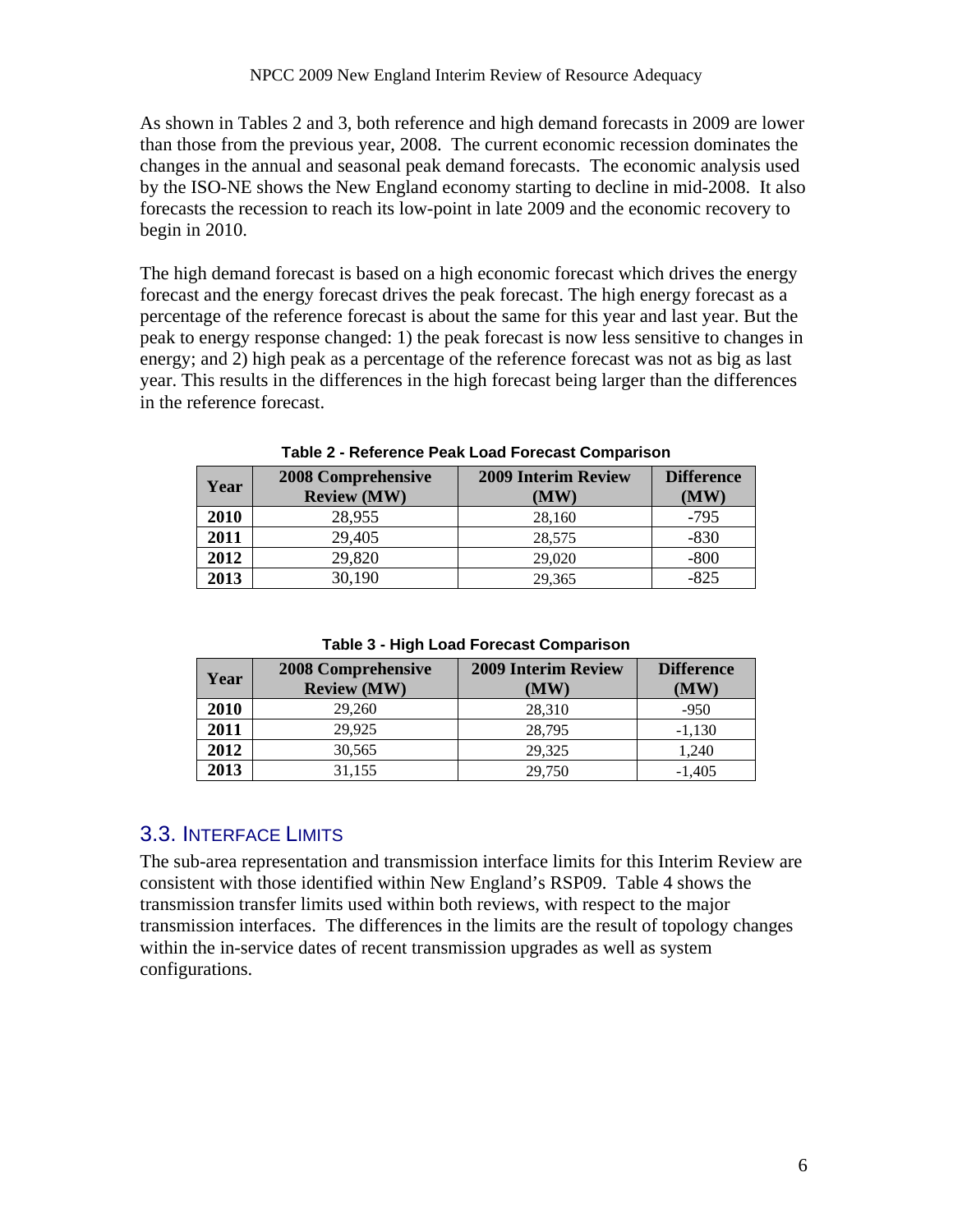| <b>Interface</b>                     | <b>Limit assumed in</b><br>2008<br>Comprehensive<br><b>Review (MW)</b> | Limit assumed in<br>2009 Interim<br><b>Review (MW)</b> |
|--------------------------------------|------------------------------------------------------------------------|--------------------------------------------------------|
| New Brunswick to New England         | 1,000                                                                  | 1,000                                                  |
| Orrington South                      | 1,200                                                                  | 1,200                                                  |
| Surowiec South                       | 1,150                                                                  | 1,150                                                  |
|                                      | 1,600                                                                  | 1,600                                                  |
| $Maine - NH$                         | 1,575(2011)                                                            | 1,575(2011)                                            |
|                                      | 1,550 (2012)                                                           | 1,550 (2012)                                           |
|                                      | 1,525 (2013)                                                           | 1,525 (2013)                                           |
| North to South                       | 2,700                                                                  | 2,700                                                  |
| <b>Boston Import</b>                 | 4,900                                                                  | 4,900                                                  |
| <b>SEMA</b> Export                   | No Limit                                                               | No Limit                                               |
| SEMA / RI Export                     | 3,000                                                                  | 3,000                                                  |
| <b>East to West</b>                  | 2,800                                                                  | 2,800                                                  |
| <b>Connecticut Import</b>            | 2,500                                                                  | 2,500                                                  |
|                                      | 3,600 (2013)                                                           | 3,600 (2014)                                           |
| Southwestern CT Import               | 3,650                                                                  | 3,200                                                  |
| Norwalk / Stamford Import            | 1,650                                                                  | 1,650                                                  |
| New York/New England (Summer/Winter) | 1,400/1,700                                                            | 1,400/1,875                                            |
| <b>HQII</b> Import                   | 1,400                                                                  | 1,400                                                  |
| Highgate Import                      | 200                                                                    | 200                                                    |
| <b>Cross Sound Cable</b>             | 346                                                                    | 346                                                    |

**Table 4 - Major Transmission Interface Limits Assumed in the 2008 & 2009 Reviews (MW)** 

## 3.4. UNIT AVAILABILITY

Table 5 compares the average EFORd (weighted by unit size) assumptions used in this Interim Review with those used for the 2008 Comprehensive Review. Overall, the 2009 system weighted average EFORd has slightly improved as compared to the 2008 value.

| <b>Unit Type</b>      | <b>2008 Comprehensive</b><br><b>Review EFORd (%)</b> | <b>2009 Interim Review</b><br>EFORd $(\% )$ |
|-----------------------|------------------------------------------------------|---------------------------------------------|
| <b>Fossil</b>         | 7.56                                                 | 8.0                                         |
| <b>Combined Cycle</b> | 5.17                                                 | 4.8                                         |
| <b>Diesel</b>         | 6.51                                                 | 4.8                                         |
| Jet                   | 6.55                                                 | 6.6                                         |
| <b>Nuclear</b>        | 1.56                                                 | 1.2                                         |
| Hydro                 | 1.65                                                 | 1.5                                         |
| <b>System</b>         | 5.11                                                 | 5.00                                        |

**Table 5 - Change In Unit EFORd Assumptions – Weighted Averages** 

## 3.5. FUEL SUPPLY DIVERSITY

New England's power generation sector has had ongoing issues associated with the significant lack of fuel diversity, but actions have improved the reliability of the fuel supply and associated generator performance. Recent infrastructure enhancements to the regional natural gas systems should satisfy the needs of New England's core space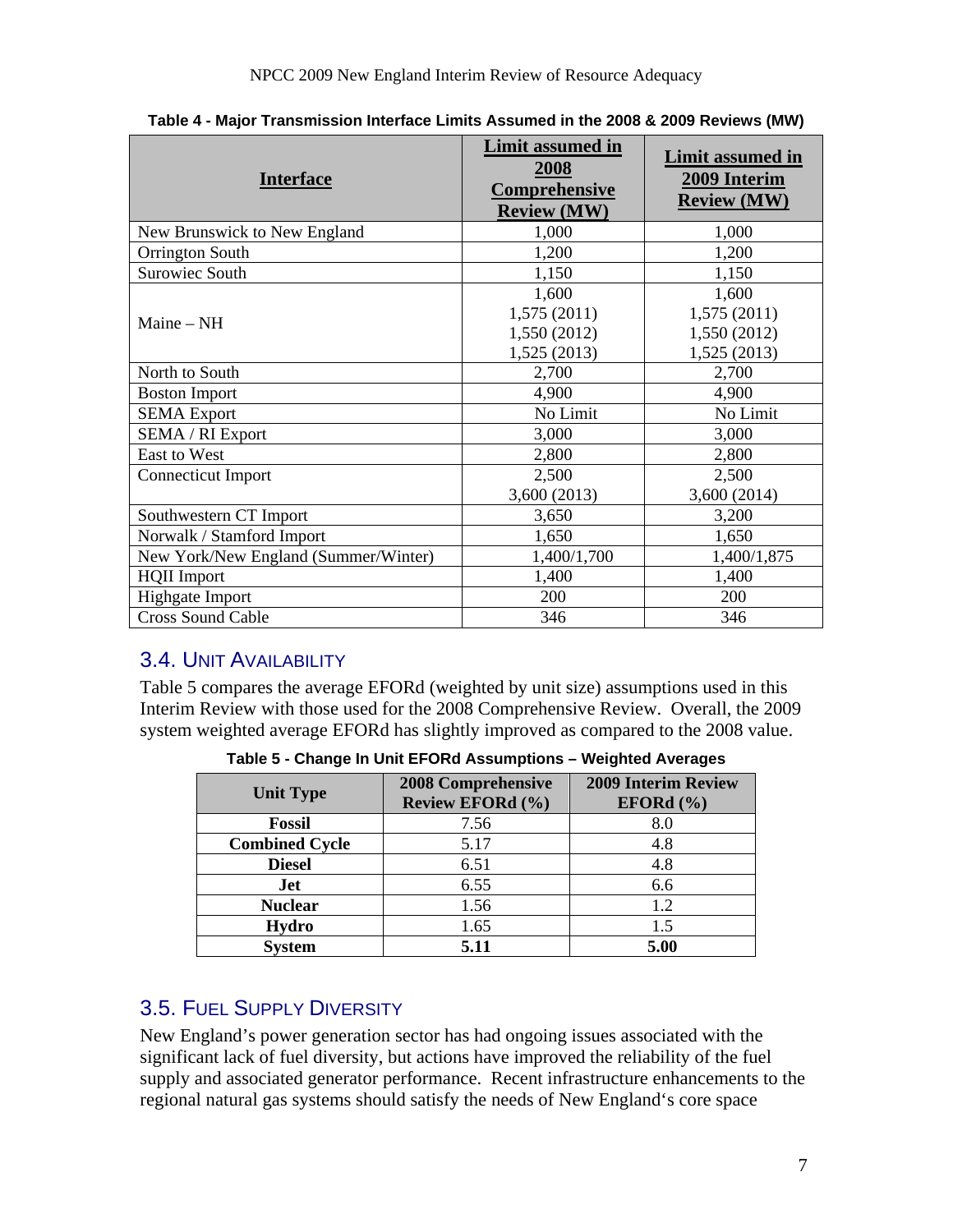heating and power generation markets for years to come. These improvements include new and expanded natural gas supply sources, pipelines, storage, and liquefied natural gas (LNG) facilities. The improvements in the natural gas system and the addition of dual-fuel electric power resources have reduced the historical concerns about electric power system reliability, stemming from the high dependence on gas-fired generation within New England.

### 3.6. IMPACTS OF ENVIRONMENTAL EMISSION REGULATIONS

Only a few updates in environmental requirements have been made since RSP08 was published in the forth quarter of 2008. After some legal challenges, the Clean Air Interstate Rule (CAIR) has been reinstated and it sets nitrogen oxide emissions caps during the ozone season for large fossil-fueled electricity generators in Connecticut and Massachusetts. Regional Greenhouse Gas Initiative (RGGI) is now in effect in New England as well as in New York, New Jersey, Maryland, and Delaware. Two auctions of RGGI CO<sub>2</sub> allowances were held in 2008 and two auctions were held in early 2009.

In April 2009, a U.S. Supreme Court decision clarified the criteria for Best Available Control Technology (BACT) for reducing the impacts on aquatic organisms from the cooling water intakes of large fossil-steam, generating plants. The decision allows the use of a benefit/cost ratio in evaluating the environmental impacts, but it is uncertain how EPA will apply this interpretation for future water permitting.

The total Renewable Portfolio Standards (RPS) and related Energy-Efficiency (EE) targets will increase to approximately 23.5% of New England's total projected energy use by 2016, and increase to 30.1% by 2020. State goals for new energy-efficiency programs make up about 11.1% of the 30.1%; the remainder is attributable to Renewable Portfolio Standards and related policies. The ISO recognizes the uncertainty of success for the renewable generation projects within the current interconnection queue. Based on assumptions, these projects would likely meet the incremental growth in the RPS classes for new renewables sometime between 2012 and 2016. New projects entering the interconnection queue or being planned, but not yet in the queue, small renewable projects behind the meter, or the purchase of Renewable Energy Credits/Certificates (REC)s from projects in neighboring regions could meet any market shortfalls. Alternatively, affected Load Serving Entities (LSE) can make Alternative Compliance Payments to the states' "Clean Energy Funds," which would then help finance new, regional renewable energy projects.

### 3.7. OTHERS

The interconnection benefits from neighboring Areas are considered in the LOLE assessments in both reviews. Since the 2008 Comprehensive Review, ISO-NE has conducted additional tie benefit studies to investigate the amount of tie reliability assistance New England can rely on from its neighbors for resource adequacy studies. Table 6 summarizes the tie benefit assumptions for these two reviews.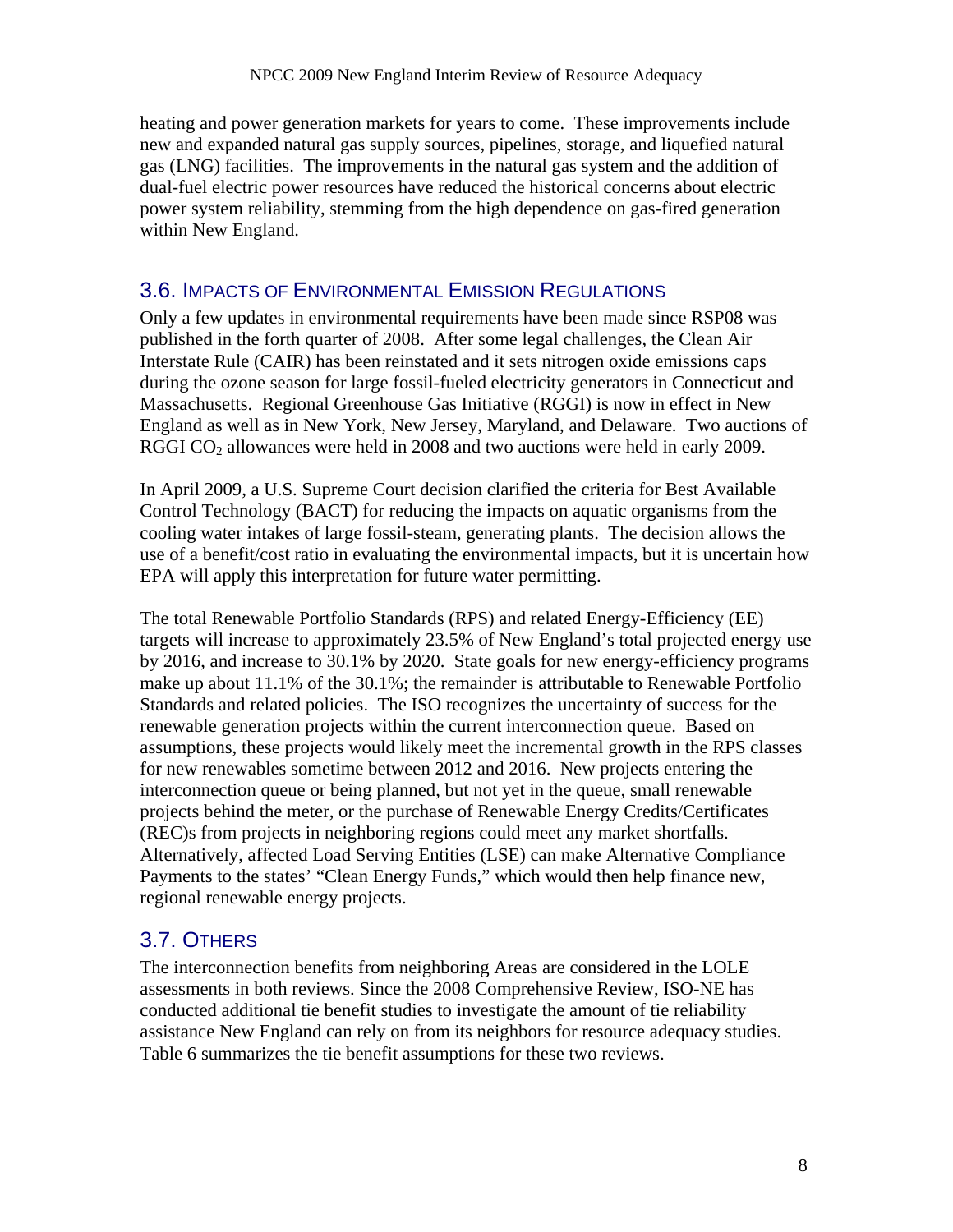#### NPCC 2009 New England Interim Review of Resource Adequacy

| Year | <b>2008 Comprehensive Review</b> | <b>2009 Interim Review</b> |
|------|----------------------------------|----------------------------|
| 2010 | 1,860                            | 1,860                      |
| 2011 | 1,800                            | 1,800                      |
| 2012 | 1,800                            | 1,665                      |
| 2013 | 1,800                            | 1.665                      |

**Table 6 – Assumed Tie Benefits from Neighboring Areas (MW)** 

Other assumptions for these two reviews are consistent with each other, or the impacts on the reliability results are negligible.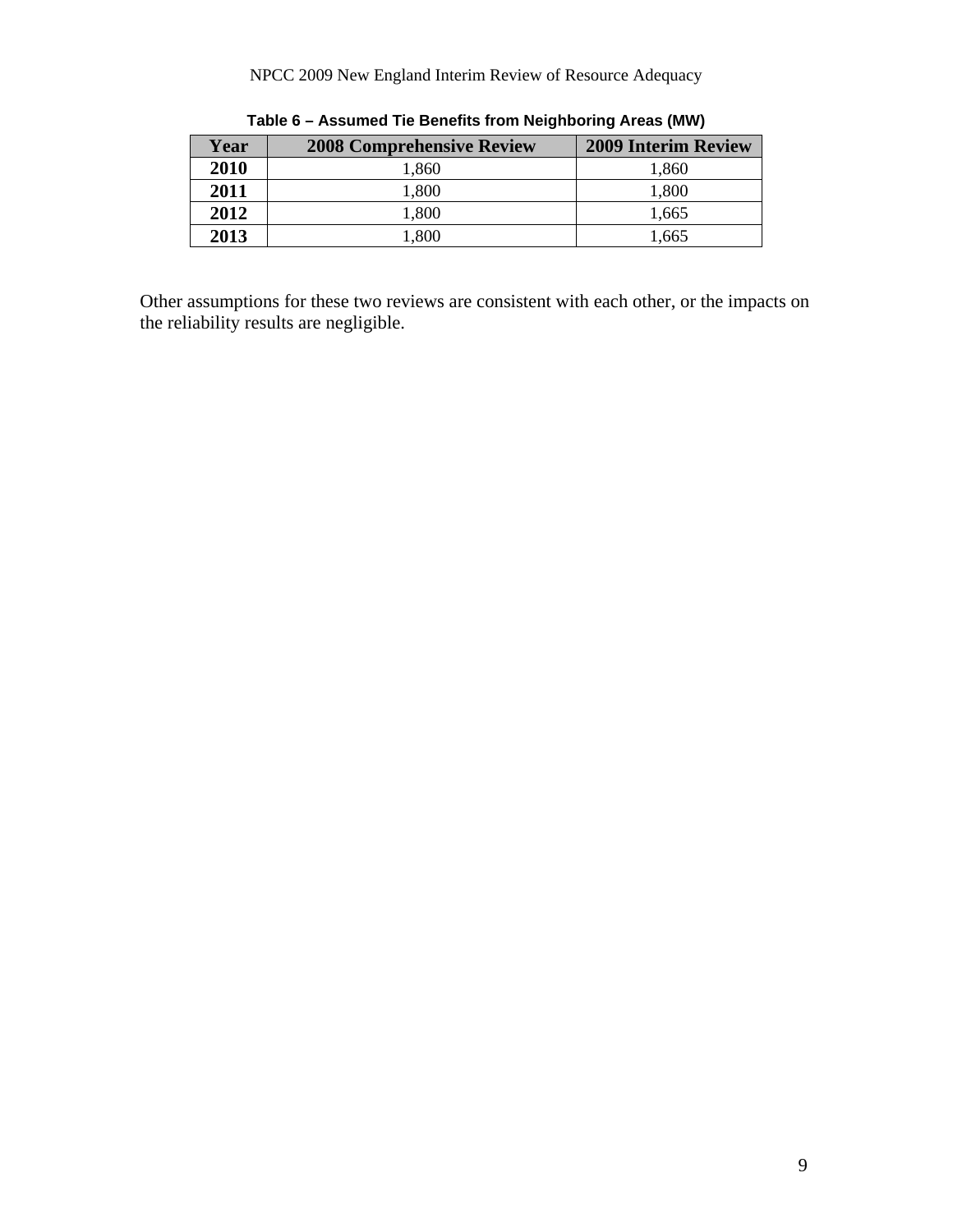# **4.0 RESULTS**

Tables 7 and 8 summarize the New England system Loss of Load Expectation (LOLE) results for the scenarios investigated within this Interim Review and those from the 2008 Comprehensive Review. The differences in the results of the two reliability reviews can be attributed to the differences in assumptions used for each review as previously outlined.

| Year | <b>2008 Comprehensive Review</b><br>(Days/Year) | <b>2009 Interim Review</b><br>(Days/Year) |
|------|-------------------------------------------------|-------------------------------------------|
| 2010 | 0.027                                           | 0.033                                     |
| 2011 | 0.032                                           | 0.000                                     |
| 2012 | 0.045                                           | 0.001                                     |
| 2013 | 0.060                                           | 0.001                                     |

**Table 7 – LOLE Under Reference Demand Forecast** 

| Year | <b>2008 Comprehensive Review</b><br>(Days/Year) | <b>2009 Interim Review</b><br>(Days/Year) |
|------|-------------------------------------------------|-------------------------------------------|
| 2010 | 0.037                                           | 0.038                                     |
| 2011 | 0.049                                           | 0.000                                     |
| 2012 | 0.080                                           | 0.001                                     |
| 2013 | 0.123                                           | 0.003                                     |

The LOLE results indicate that capacity resources that have been procured in the forward capacity auctions for 2010 to 2012 are adequate to satisfy reliability requirements. For 2013, the existing resources that are qualified to participate in the auction are more than the expected amount that ISO-NE will procure to meet its 1 day in 10 years disconnection of firm customers resource adequacy planning criterion for that year.